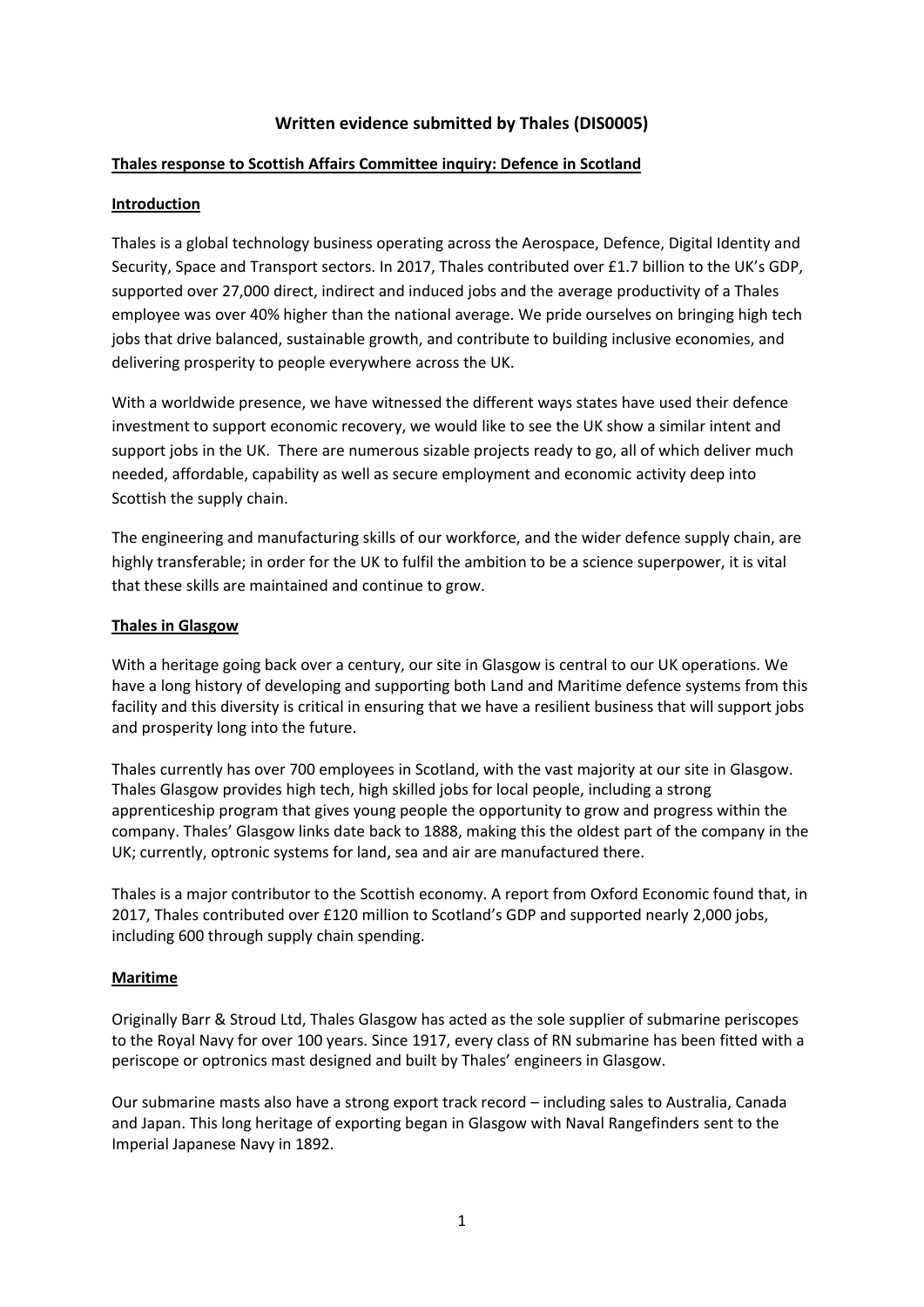In 2020, the site had a major success with the award of a £330 million contract to equip the Royal Navy Continuous at Sea Deterrent submarines with the latest Sonar 2076 system and Combat System Mast. Thales will be providing the critical 'eyes and ears' capability of the Royal Navy's new Dreadnought Class submarines.

## **Land**

Thales has a long history of protecting British troops and platforms with its sensors and systems, helping to equip almost every major land platform in service or in development with the UK armed forces.

The Glasgow site plays a vital role in the AJAX programme, providing Sighting Systems with 30 cameras on every vehicle giving 360 degree vision for the crew. The programme, worth £180 million, represents the largest indigenous content on the AJAX with all the equipment built at the facility in Glasgow.

In 2021, Rheinmetall BAE Systems Land (RBSL) and Rheinmetall Landsystems (RLS) jointly awarded Thales a contract for the supply and integration of the PROTECTOR RS4 Remote Weapon Station and the Acusonic® Shot Detection system for the British Army's new Boxer, 8x8, armoured vehicle.

Thales Glasgow has the capacity and capabilities to support Scotland's growth in the defence sector outside of its traditional areas. The team at Thales in Glasgow have also established an armoured vehicle centre of excellence, building on decades of experience in complex military vehicle integration by highly skilled engineers and manufacturing employees, sustaining skills and knowledge on the Clyde.

We also have ambitions to be a significant part of Challenger 3 programmes to support next generation sights and digital capabilities for the British Army's upgraded main battle tank. We also hope that Thales Glasgow will be able to play crucial role in the MRVP programme, offering our Bushmaster as a solution that would be built in Australia, with the highly skilled systems integration being done in Glasgow. We believe this would show the key role that Scotland and the engineering skills there can play supporting Global Britain.

By designating Glasgow as our centre for excellence for armoured vehicles, we are ensuring that the proud history of defence engineering on the Clyde will continue and look beyond its maritime focus and translates those technologies into other domains.

#### **Exploring new sectors and applying our technology in new ways**

We are keen to see the Government continue to invest in the high skilled manufacturing and engineering skills in Scotland through further Defence spending across a wide range of sectors.

The engineering and manufacturing skills of our workforce are highly transferable and can support the UK to fulfil the ambition to be a science superpower. The site is currently working with Thales Alenia Space for significant space activity on Telesat's Lightspeed constellation. Thales Glasgow will build to print of Multi-axis Deflection Assemble (MDA) and assembly of Optical Head Unit (OHU) which are part of Optical Inter-satellite Links (OISL) where data can travel at the speed of light from one satellite to another.

This would be an exciting new step for Thales Glasgow and what we hope will be the start of more space focussed activity. The focus on space by the UK Government is very welcome and we hope